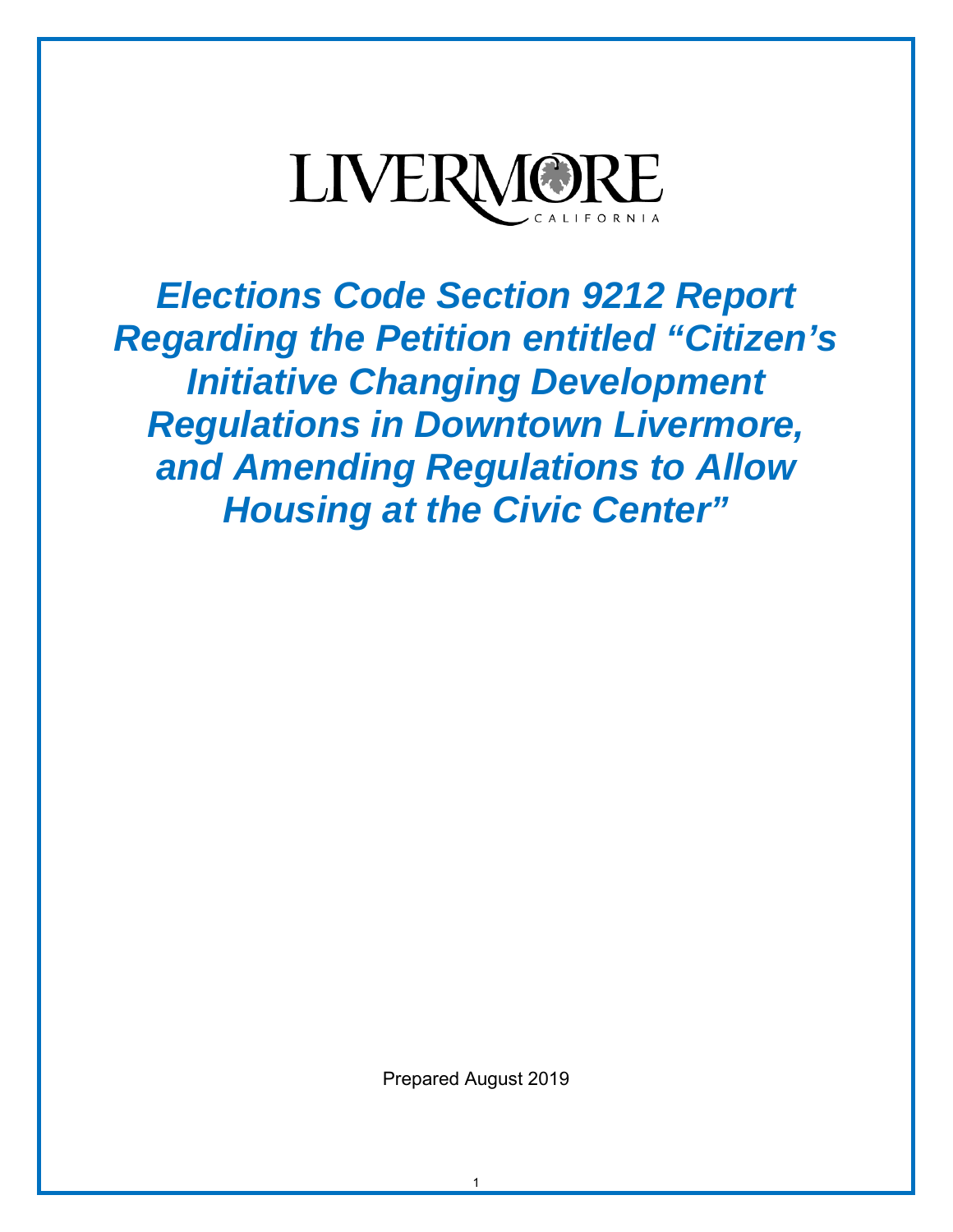# **9212 Report for Central Park Plan Initiative in Livermore**

### **August 23, 2019**

### **Background**

### City Council Action to Request a 9212 Report

At the July 29, 2019, meeting, the Livermore City Council adopted Resolution 2019-138 directing preparation of an information report pursuant to Elections Code Section on 9212 (Report) to evaluate the effects of the Central Park Plan Initiative (Initiative). This Report, below, meets the requirements of the Election Code and includes background, an overview of both the Initiative and the City of Livermore's approved Downtown Plan (Approved Plan), identifies uncertainties within the Initiative and assumptions made in the analysis, and provides comparative analysis of the Initiative and the Approved Plan for the following topics: implementation schedule and resources, open space, consistency with Key Learnings, parking and traffic, affordable housing obligations and workforce housing feasibility, development partners, and delivery access and solid waste collection.

#### Project Site

The Project Site consists of 8.2 non-contiguous acres in Livermore's Downtown Core, which is located in the northern portion of the block bound by Railroad Avenue to the north, L Street to the west, South Livermore Avenue to the east, and First Street to the south, extending across South Livermore Avenue to include the western portion of the adjacent block which houses the Bankhead Theater.

### **Approved Plan**

The Initiative would modify the Approved Plan for the Project Site, which was developed over a year-long process in 2017 and early 2018, involving extensive community input, research, and expert consultation, and resulted in a methodically composed mix of uses at specific locations and market-supported scales.

The Approved Plan is a refined version of the east side hotel site alternative presented to City Council on January 29, 2018, and is responsive to the identified community priorities to provide sufficient parking for all planned uses; celebrate the community's history with the new Stockmen's Park and maintain community character with a scale and design that complements the existing small downtown feel; provides extensive open space, including Stockmen's and Veterans Parks; and minimizes traffic impacts. To achieve this, the Approved Plan includes the following features, illustrated in Figure A:

## Approved Plan\*

A 135-room hotel located on the east side of South Livermore Avenue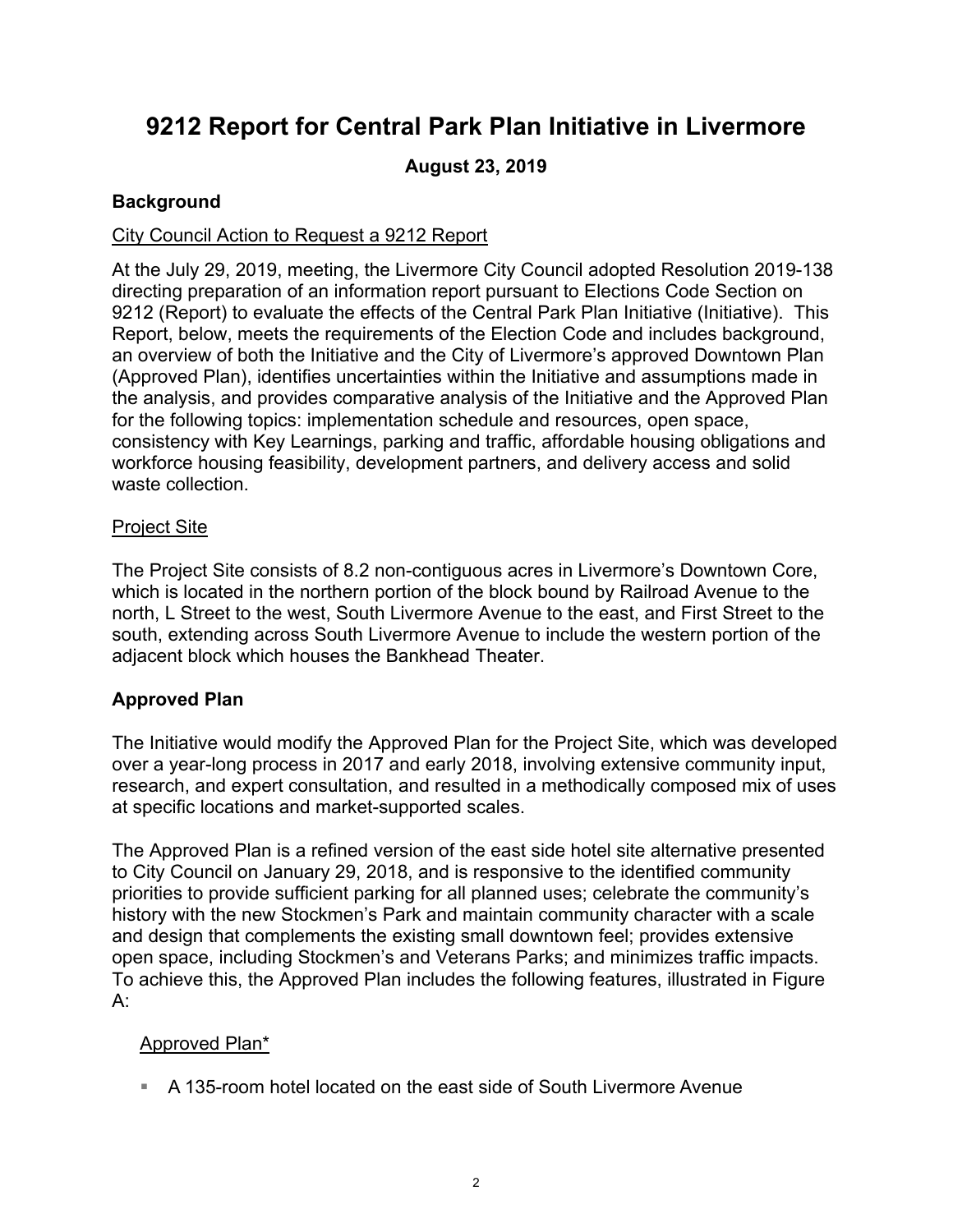- 2,000 square feet of conference space in the hotel
- 20,000 square feet of retail space
- A 20,000 square foot science museum
- A 15,000 square foot black box theater
- 130 multifamily workforce housing units
- 3.32 acres of public open space and 0.46 acres of private open space

\*The Approved Plan provides for a narrow range of allowable sizes/quantities of some elements. Where this is the case, this report assumes the maximum size for each land use. This report makes similar assumptions regarding the Initiative.

#### **Initiative (Central Park Plan)**

The Initiative, titled the "Central Park Plan", presents an alternative development plan to replace the Approved Plan, and amend components of the City's General Plan, Downtown Specific Plan, and Development Code. The uses proposed under the Initiative are similar to those included in the Approved Plan; the primary distinction is in the size and placement of each use and the corresponding relationship and synergy between the uses.

The Initiative divides the Project Site into nine sub-districts, each described in the text and assigned permitted land uses and development standards. The sub-districts modify provisions in the Downtown Specific Plan including permitted uses, development intensity, building height, setbacks, etc.

The Initiative also includes "Figure 5-1C: Land Use Plan Area: Downtown Core Conceptual Plan for Subarea 4", depicted in Figure B of this report and referred to as the "Initiative Site Plan." The Initiative Site Plan offers a concept for how the site *could* be configured if the Initiative were approved. However, it is important to understand that the Site Plan is just one example of how the Initiative could be implemented, and in fact, given the variability permitted under the Initiative zoning, there is considerable uncertainty in how the Project Site might be developed, as described below. Based on the variety of options, it is difficult to tell with any certainty exactly what would occur in a number of locations or how large specific uses would be.

#### **Uncertainty in Initiative and Assumptions**

The Initiative leaves many parameters of the Project Site's development unspecified, which makes a comparative analysis difficult. Since the Initiative Site Plan is a "conceptual, illustrative vision of a potential building out scenario" the Report analysis relies on what would be legally binding elements of the Initiative (e.g. sub-district plan and regulations) for the foundation of its assumptions.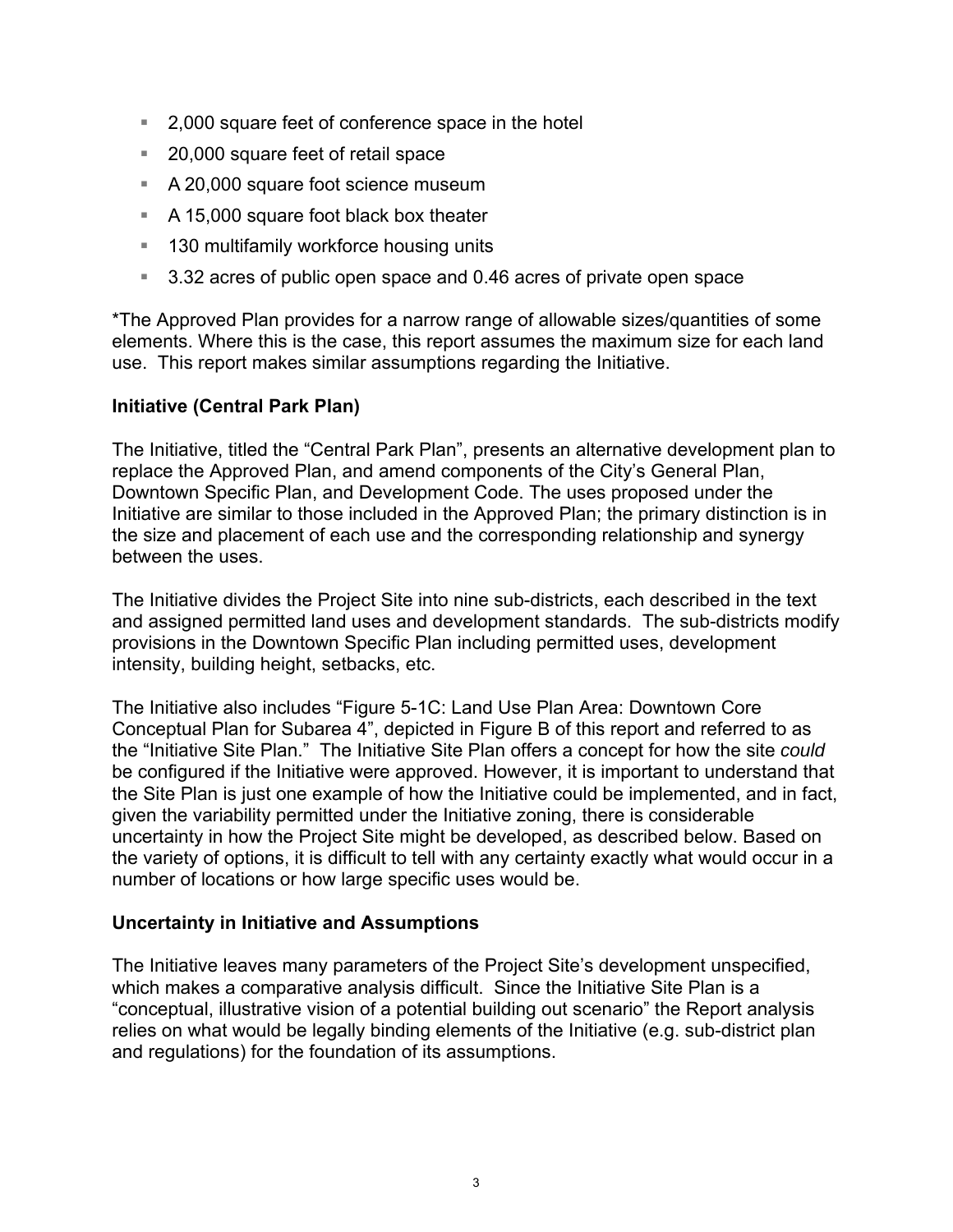However, for some topics the Report relies on the Initiative Site Plan, where there is no other source to determine the potential buildout or implications of the Initiative. Specifically, the siting of buildings and the configuration and specific design attributes of parks and open spaces are based on the Site Plan. Further, the analysis assumes the maximum development potential for each Initiative land use (the same assumption is made for the Approved Plan).

Below are examples of some uncertainties when trying to analyze the Initiative:

- The Initiative Site Plan depicts a parking structure and retail building on the east side of South Livermore Avenue next to the Bankhead Theater, but the Initiative text – 2.4.4 East Side Garage - also allows the Center for Science Culture and & Education and/or a Black Box Theater on this same location, with approval of a Conditional Use Permit.
- The Initiative includes two special condition sub-districts, 2.4.5 Hotel and Theater and 2.4.8 - Center for Science, Culture & Education, and the Initiative Site Plan depicts both the theater and science center within the designated subdistricts. However, the Initiative's text specifies that the "City may permit construction of the Black Box Theater and the Center for Science, Culture & Education in several different locations", not only in the designated sub-districts.
- The Initiative also includes a range of alternative use. In sub-district 2.4.8 for example, retail sales, restaurant, and office uses may be permitted if a Center for Science, Culture and Education or a Black Box Theater has not commenced by 2025.

This Report evaluates the following land use totals for the Initiative based primarily on measurements of the sub-districts and zoning or other regulatory text where feasible. The Site Plan was used where uncertainty existed.

- Up to a 160-room hotel located on the west side of South Livermore Avenue
- Up to 30,000 square feet of retail space
- Up to 30,000 square feet for a Center for Science, Culture & Education
- Up to 30,000 square feet for a black box theater
- 84 multifamily housing units
- 2.37 acres of public open space, 0.4 acres of potential public open space, and 0.75 acres of potential private open space

### **Initiative Impacts Compared to Approved Plan**

The 9212 Report analysis covers the key topics below in a summary manner. However, due to the lack of clarity in parts of the Initiative described above, the required analysis was complex and a more detailed, longer report was not possible within the 30-day time frame. The Council may direct staff to provide additional supplemental materials to the public that analyze the Initiative in greater detail.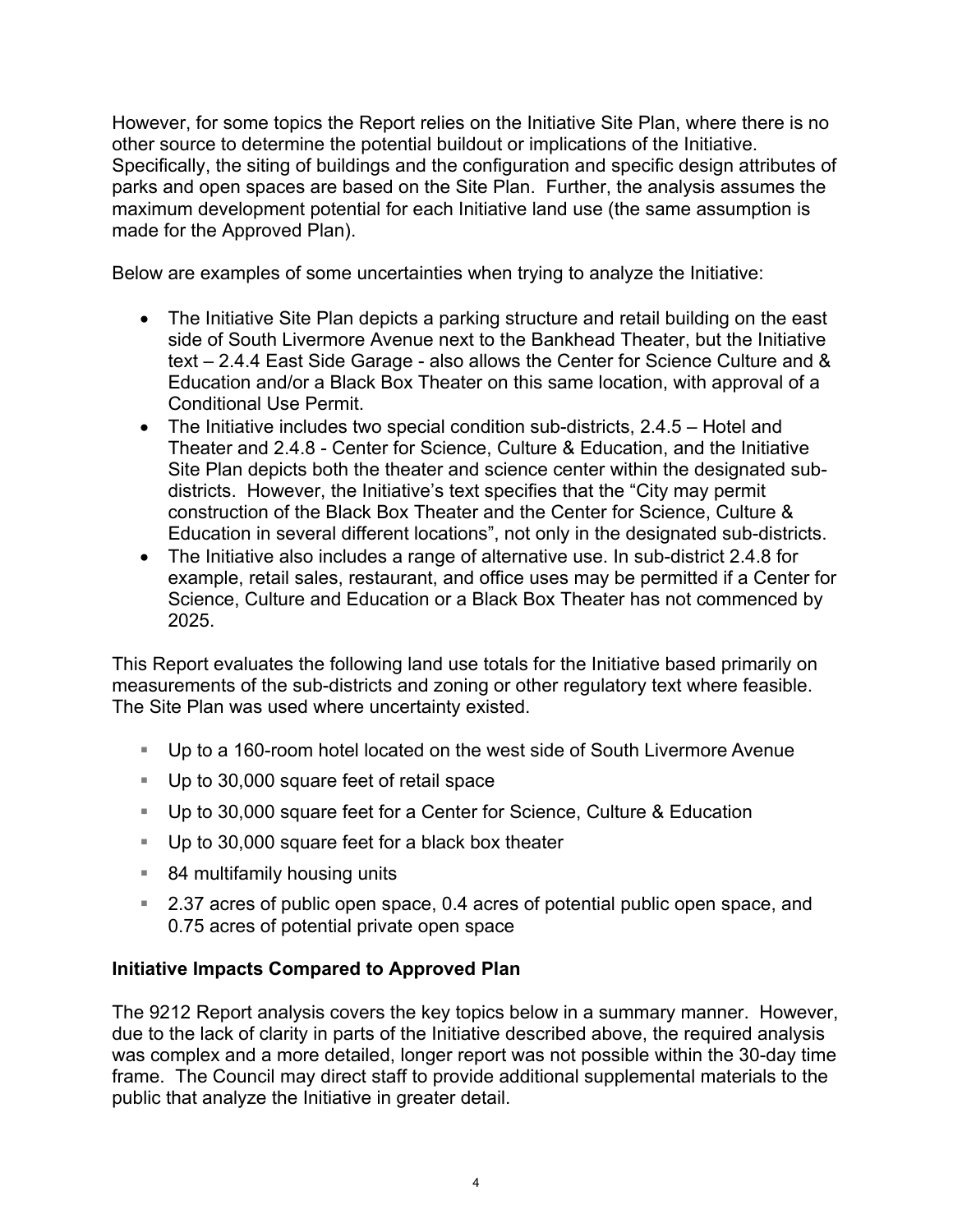#### Implementation Schedule and Resources

The Initiative would require the City to re-start the development process for the Project Site. The previous work and analysis could not be re-used, and instead, the City would develop a new Plan based on the Initiative changes to the Downtown Specific Plan, General Plan and Development Code. Because the Initiative allows a variety of land use options on multiple parcels, as well as a range of project sites, based on standard City practice the City would likely go through a public outreach process to gather community feedback on preferred locations of cultural uses, retail, and the ultimate amount and design of open space desired. The following steps would be necessary to develop a new Preferred Plan:

- Prepare a Request for Proposals to hire a consultant, and designate General Fund money for consultant assistance to conduct public outreach and prepare technical plans.
- Establish a Citizens Steering Committee to provide feedback on plan alternatives from community stakeholders.
- Conduct a public outreach process to determine preferred land use outcomes based on the Initiative zoning.
- Prepare an RFP to seek development partners who share the vision to implement the Plan and execute exclusive agreements with said partners. It is possible that some or all of the City's current partners may not wish to participate in the new plan.
- Prepare new technical analysis market demand, traffic, parking, infrastructure improvements, long-term maintenance cost, affordable housing viability, etc. - to determine the impacts and financial feasibility of the Plan.
- Create a new phasing program to ensure adequate financing and parking is available throughout Plan construction.
- Approve Land Use Entitlements and construction drawings for subsequent development projects including plan preparation, environmental analysis, land use/design approval, and building permit approval.
- Entitle, design, and build all necessary parking facilities to allow the start of construction of the west side hotel and Central Park.

In total, the steps above could take an additional four years or more after the Initiative is approved by the voters. Major new funding would also be required to prepare and develop plans, modify existing improvements, and implement the Initiative.

There are several impacts that are likely to result from this delay. One is that a several year delay could extend project development beyond the end of this current economic cycle, which could lead to even further delay. Another is an impact to existing downtown businesses. These business owners have already been impacted by the current construction schedule. It is likely that additional delay and an extended construction timeline would create further frustration and impact business operations. The trust of the development community is also likely to be impacted by a restart to the downtown project. Current development partners have expended considerable time and resources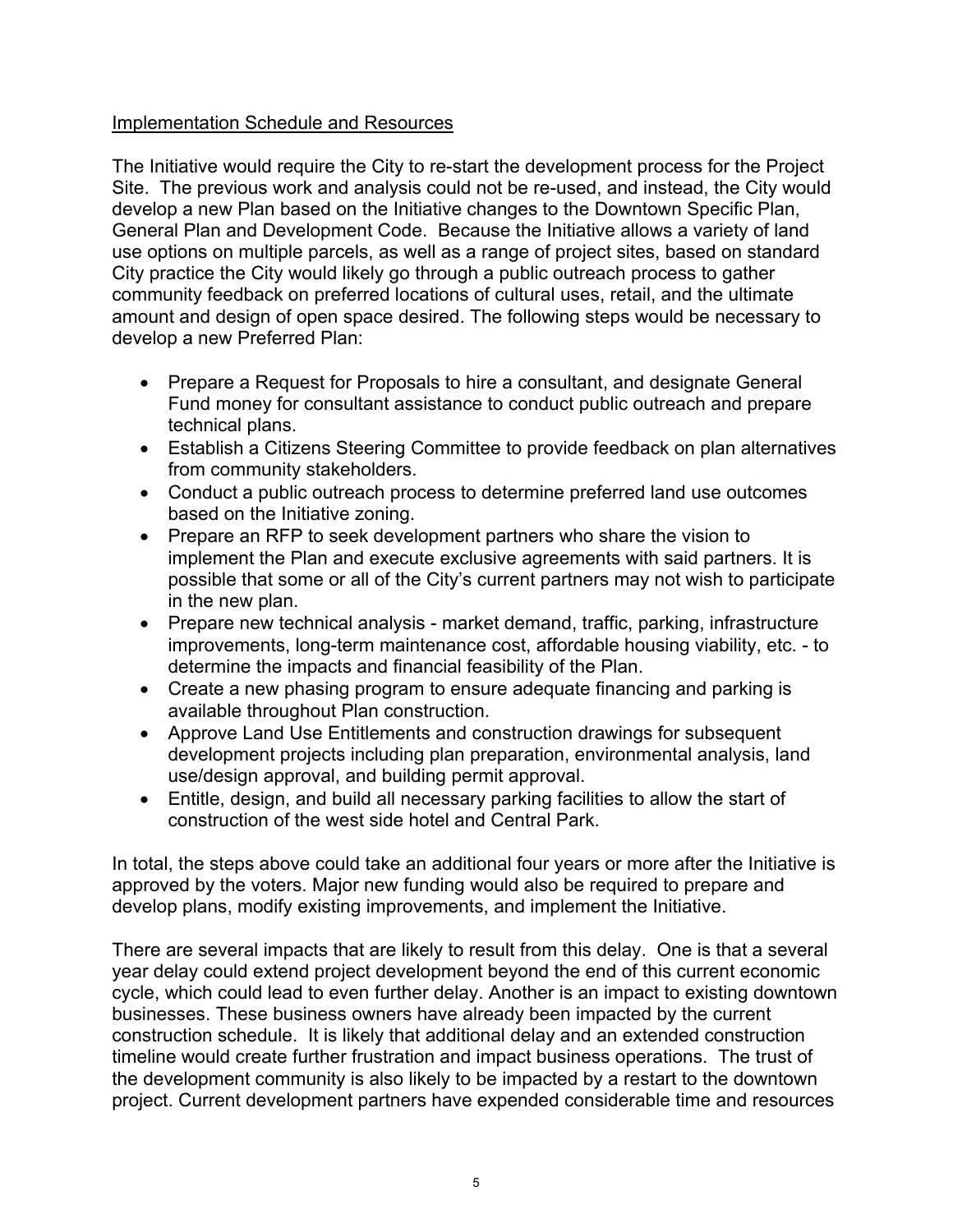in the current downtown plan. Both current and potential new partners may be reluctant to participate in a new plan, especially if there is any ongoing community conflict regarding implementation.

#### Open Space

The Initiative text includes a statement that more than 3 acres of park space would be provided, but it does it not state how this acreage total is derived. This Report's analysis is therefore based on measurements of the Initiative sub-district map, which shows approximately 0.91 acres for Stockmen's Park and 1.46 acres for Central Park, yielding a combined total of 2.37 acres of park space. There is additional open space depicted in the Initiative Site Plan on the east side of the Project Site, which equals approximately 0.4 acres; this additional public open space is only a potential option based on the allowed uses in Initiative regulations.

Other open space areas depicted on the Site Plan are located on parcels that are primarily intended for other uses. For example, some open space areas appear on the Site Plan in subarea 2.4.8 (Center for Science, Culture & Education). The uses in this sub-district allow up to 30,000 square feet for a Science Center or other uses. However, the Site Plan footprint shows a building of only about 6,000 square feet. If this site develops with the anticipated cultural facilities, there would be no room for park space.

Other open space areas shown on the Initiative Site Plan could be developed with a range of uses under the Initiative sub-district zoning. Remaining Site Plan open space is therefore considered potential private open space, since it may or may not be built. This totals 0.75 acres.

The City Approved Plan has 3.32 acres of public open space and .46 acres of private open space, for a total of 3.78 acres.

#### Consistency with Key Learnings

The Initiative contains a mix of land uses. Some of the locations and sizes of these uses are not consistent with the Key Learnings and expert recommendations developed through the Steering Committee and public outreach process. Examples include:

> o The Initiative increases the capacity of the hotel to a maximum of 160 units from 135 units specified in the Approved Plan. The proposed hotel size of 160 rooms is larger than the recommended maximum of 135 rooms advised by hotel experts during the Steering Committee evaluation process. Key Learnings also identified that a hotel should front onto South Livermore Avenue because this is the primary gateway into the Downtown and it establishes a strong connection to the center of Downtown and existing retail and restaurant uses. Hotel experts noted that this location was important to attract a viable hotel and to long term hotel success. A larger hotel, located on Railroad Avenue would be less likely to secure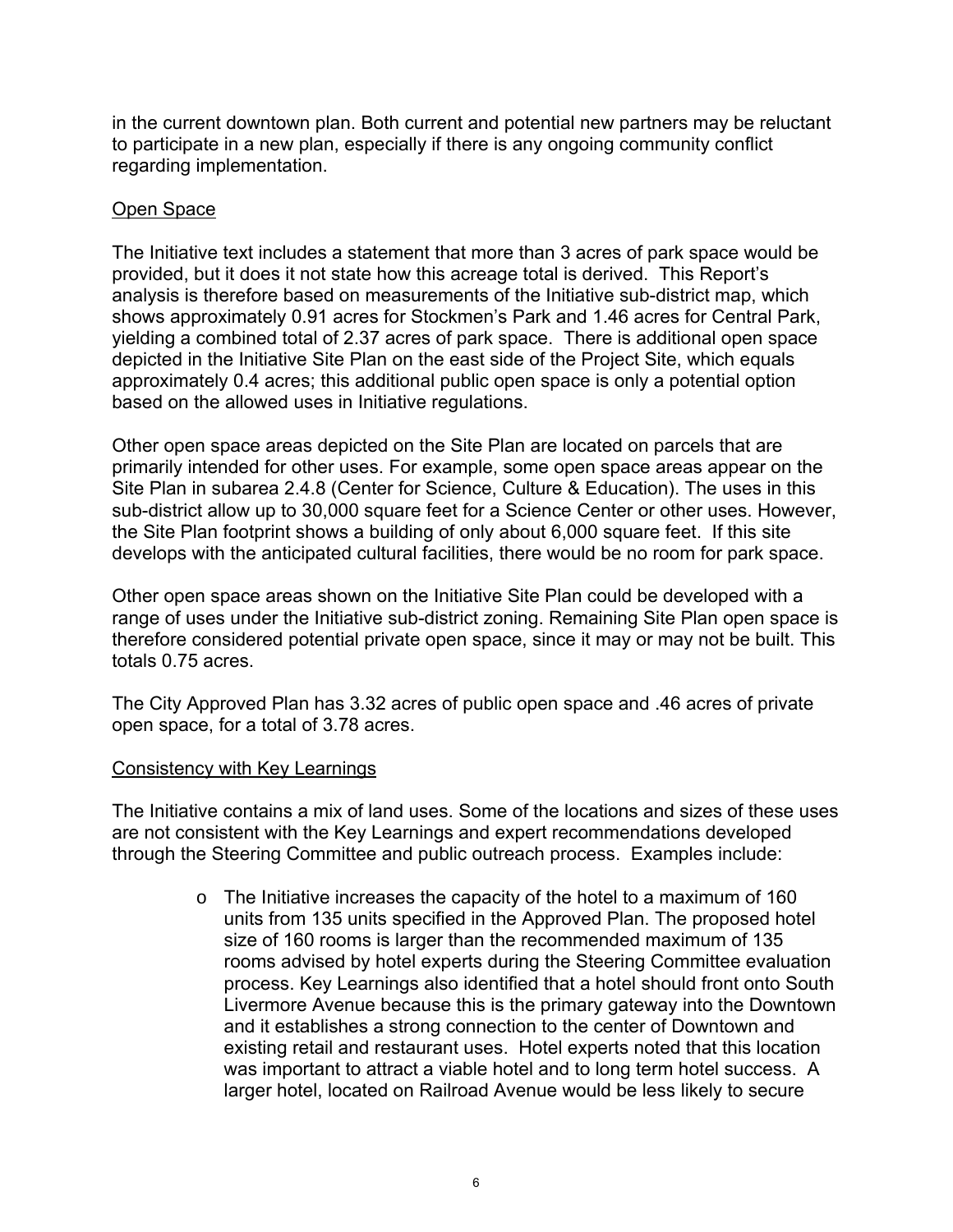development capital and maintain healthy operations and would be likely to require public subsidy.

- o The maximum permitted retail of 30,000 square feet in the Initiative exceeds the maximum of 20,000 square feet identified by experts through the Key Learnings. The additional retail space may not be supported by new demand generated from the hotel and residential, and additional retail would either be underfilled, underperforming, or adversely impact other Downtown retail.
- o The design and size of Downtown open spaces should accommodate specific uses that activate the open space. The Key Learnings identify housing, the hotel, and retail as uses most likely to activate open space. Activated open space is safe and synergistic with adjacent uses. The Initiative moves housing across Veterans Way, away from open space and closer to the existing businesses on First Street. Further, there are fewer cultural and retail uses to frame Stockmen's Park under the Initiative Site Plan. The open space under the Initiative would likely require increased security measures and patrol, and would be less synergistic with residential, retail, and cultural uses.

#### Parking and Traffic

Both Plans provide sufficient parking at buildout to meet City standards, but when considering the buildout of all of the uses permitted in the Approved Plan and Initiative, the Initiative exceeds required parking by 29 spaces and the Approved Plan exceeds required parking by 99 spaces. However, a major difference is that the Initiative Site Plan concentrates the majority of Downtown parking east of South Livermore Avenue, where the Approved Plan spreads the parking more evenly between the east and west side of the Plan, which better serves Downtown overall, especially First and Second Street businesses west of South Livermore Avenue.

The Community Outreach process identified a strong interest in providing adequate parking during construction. The Approved Plan includes a strategy that maintains the preexisting supply of parking plus exceeds the new parking demand during every phase of construction.

Construction of the hotel shown in the Initiative Site plan would displace existing surface parking supporting Downtown businesses. If Central Park is constructed concurrently with the hotel, there will be a parking deficit of about 320 parking spaces until completion of both the Eastside and L Street garages. Avoiding the parking deficit would result in an additional delay in the completion of a Downtown hotel.

The Initiative is unclear where all necessary driveways would be located, so the Site Plan was used to evaluate any conflicts. Traffic impacts from driveways and access points identified in the Initiative Site Plan create a number of vehicle conflict points on L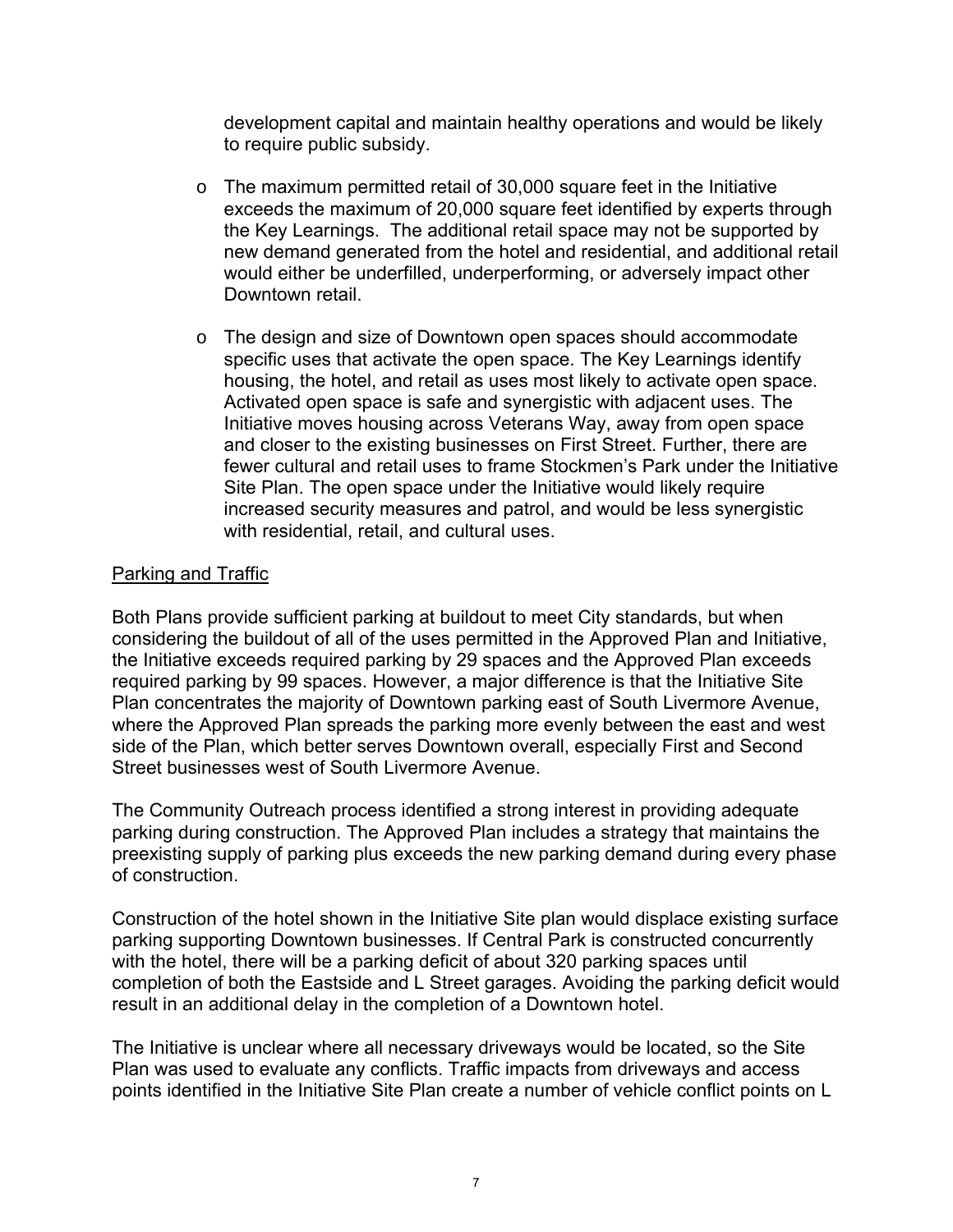Street, and South Livermore Avenue and some vehicle and pedestrian safety issues, with midblock driveways and streets that don't align, such as Veterans Way at Livermore Avenue and the service access driveway shown north of existing retail businesses on the east side of Livermore Avenue.

#### Affordable Housing Obligations and Workforce Housing Funding Feasibility

The City of Livermore, through the former Redevelopment Agency, acquired the bulk of the Project Site using approximately \$14.5 million from City inclusionary housing funds. A portion of this amount was then refinanced using a loan from the State Residential Development Loan Program, which included an agreement requiring low-income and moderate-income housing units be developed on the property.

In 2018, the City amended a 1963 agreement with the Stockmen's Rodeo Association that created an opportunity to modify the Project Site housing obligation. In 1963, the City entered into an agreement with the Stockmen's Rodeo Association assuming ownership for 33 acres of land, known as the Pacific Avenue Property, to be developed as a civic center and parks and recreation facility. The agreement limited use of the site to civic and park uses. Since that time, the City has used the property for public purposes, including siting its City Hall. The agreement included a requirement that the City construct a public park on the property. However, this obligation was never fulfilled. The 2018 amendment added a provision to allow affordable housing (prioritized for seniors and veterans) to be developed on the Pacific Avenue property. In exchange, the City agreed to develop a public park to be named "Stockmen's Park" on the Downtown Project Site.

The Pacific Avenue housing development would augment the Approved Plan's capacity to meet the City's affordable housing obligations, allowing some residential units to be moved from the Project Site to Pacific Avenue, freeing up room for other uses in the Downtown. The Approved Plan includes the development of 130 affordable workforce housing units on the Project Site and moves 140 affordable units for seniors and veterans to the Pacific Avenue site, for a total of 270 units. The Initiative provides 84 affordable units on the downtown site and assumes similar development of affordable housing at Pacific Avenue.

Compared to the Approved Plan, additional public subsidies will likely be required to build the 84 units allowed in the Initiative. Based on the Site Plan, the size of the Initiative units are estimated to be an average of 537 feet, and therefore will accommodate only studios or one-bedroom units. This mix of units is much less competitive for tax credit financing under the current tax credit environment. The 130 units in the Approved Plan will have an equal amount (25% each) of studios, one, two and three-bedroom units to make the project optimally competitive for tax credit financing and other funding sources. The unit size will average 777 square feet.

The Project Site was acquired with approximately \$14.5 million in funding restricted to affordable housing. To meet the obligations of these funds, the City must demonstrate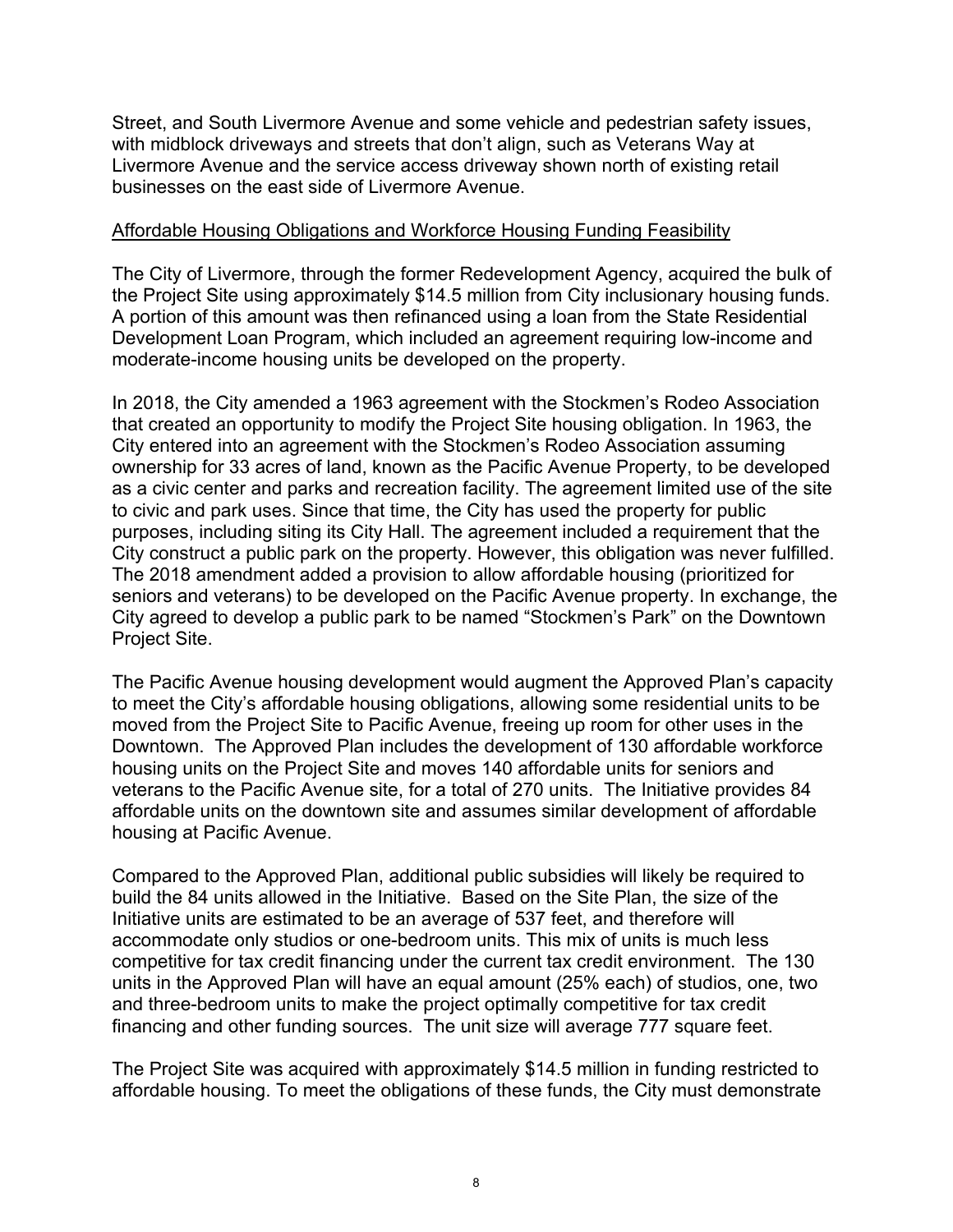that the residual land value of housing development (the value of the completed housing product, less the development costs) is greater than or equal to the \$14.5 million used to acquire the site.

The reduced number and size of affordable units proposed by the Initiative may not be adequate to replay the \$14.5 million in Affordable Housing funds used to acquire the Project Site, which would result in a need to repay the fund with General Fund dollars. Further analysis would be necessary to quantify this obligation.

#### Development Partners

The City is currently moving forward with private and non-profit partners to construct the Approved Plan. These partners have expressed a desire to implement the Approved Plan as evidenced by their request to execute Development Agreements and other agreements so they can develop consistent with the Approved Plan. In fact, the City Council has recently approved a Development Agreement with the Hotel Developer, Presidio, and will be considering Development Agreements with the retail developer-Red Bear, workforce housing builder Eden Housing, and the non-profit entities that will build the Black Box Theater and Science and Society Center.

Furthermore, the Livermore Stockmen's Rodeo Association and City have a 2018 Agreement in place that allows the City to develop a 140-unit affordable senior housing project on Pacific Avenue. In exchange, the City has approved and is ready to start construction of "Stockmen's Park" in the heart of the Project Site that will include memorials honoring local veterans and Livermore's ranching history. The Agreement gives the Stockmen's Association input on the integration of cultural facilities and commercial uses adjacent to the Stockmen's Park.

The Initiative modifies the types and locations of cultural facilities incorporated into the Approved Plan and has a significant impact on the plan that was proposed and understood at the time of the Stockmen's agreement. The Initiative relocates the Black Box Theater, which was to be the focal point of the park with its outdoor stage, and the Initiative's zoning no longer permits a Science and Society Center to be located adjacent to the Stockmen's monument at the northwest corner of the park.

The Initiative is inconsistent with these Agreements. For example, the Initiative removes land from the Stockmen's Park area (which allows very specific uses and Stockmen's input) and moves it into the Central Park based on the Initiative sub-district map. In addition, the Initiative depicts the hotel on the west side of South Livermore Avenue, while the approved Hotel Development Agreement secures it on the east side.

#### Solid Waste Collection and Delivery Access

There is no coordinated solid waste collection identified in the Initiative west of South Livermore Avenue. The smaller L Street garage in the Initiative removes the commercial trash facility adjacent to the L Street Parking Structure that was included in the Approved Plan. As a result, all businesses in the area will need to provide their own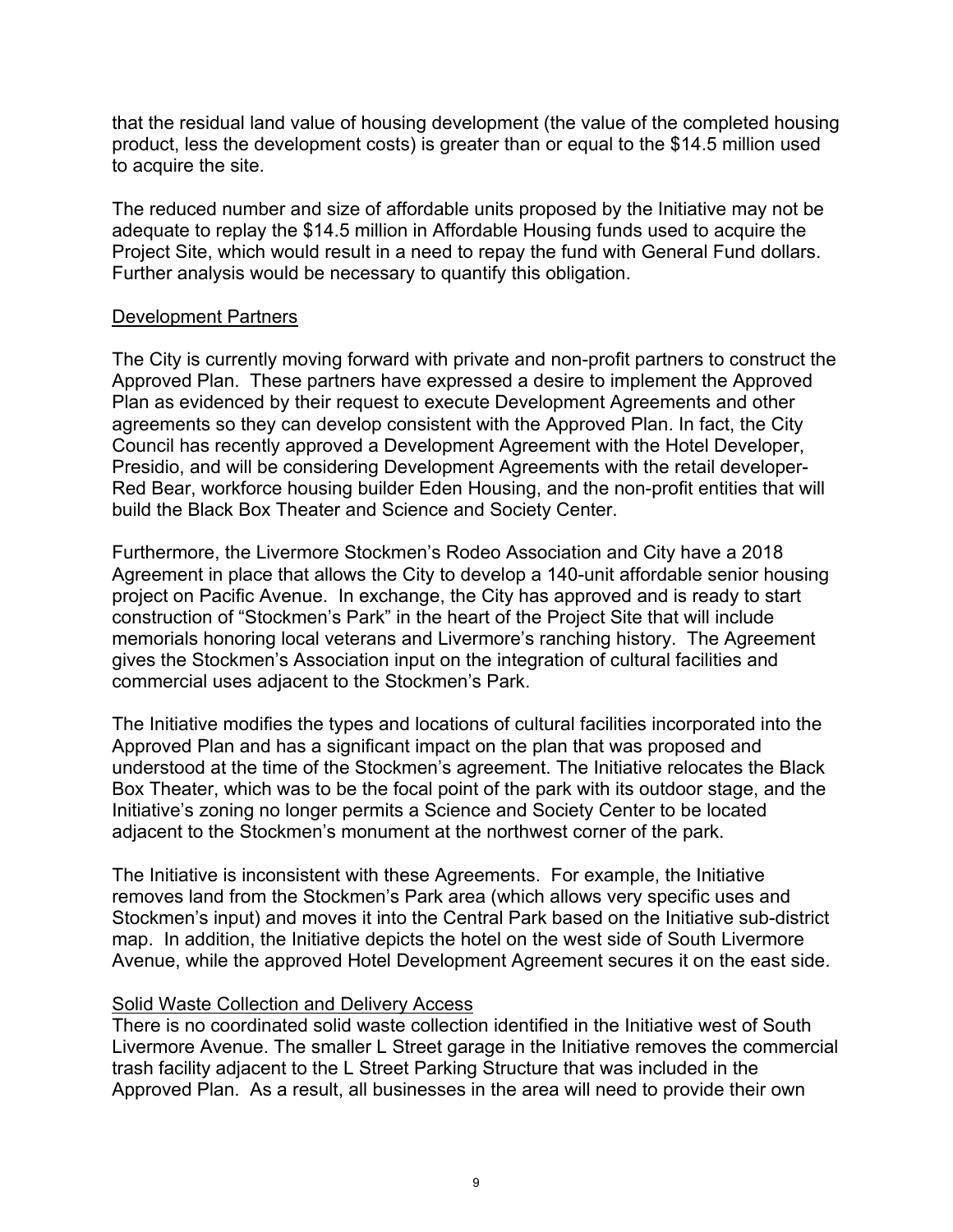trash enclosures and individual garbage truck access, so existing garbage service to each property must be maintained. Also, the Initiative does not show adequate access for garbage trucks to service the enclosures at the rear of the existing First Street businesses near the L Street garage.

In the Approved Plan, a common trash facility was provided next to L Street garage based on the results of community outreach and direct feedback from existing businesses.

Delivery access is similarly problematic in the Initiative Site Plan. The driveway south of the "Artisan Market" shown in the Site Plan is inadequate for truck turning movements and for the uses on the west side of Livermore Avenue, no delivery truck or drop off areas are identified. Existing First Street businesses in this area would experience significant challenges receiving deliveries from large trucks that require larger turning movements than can be accommodated by the Site Plan.

**Figures** 

Figure A - Approved City Plan Figure B – Initiative Site Plan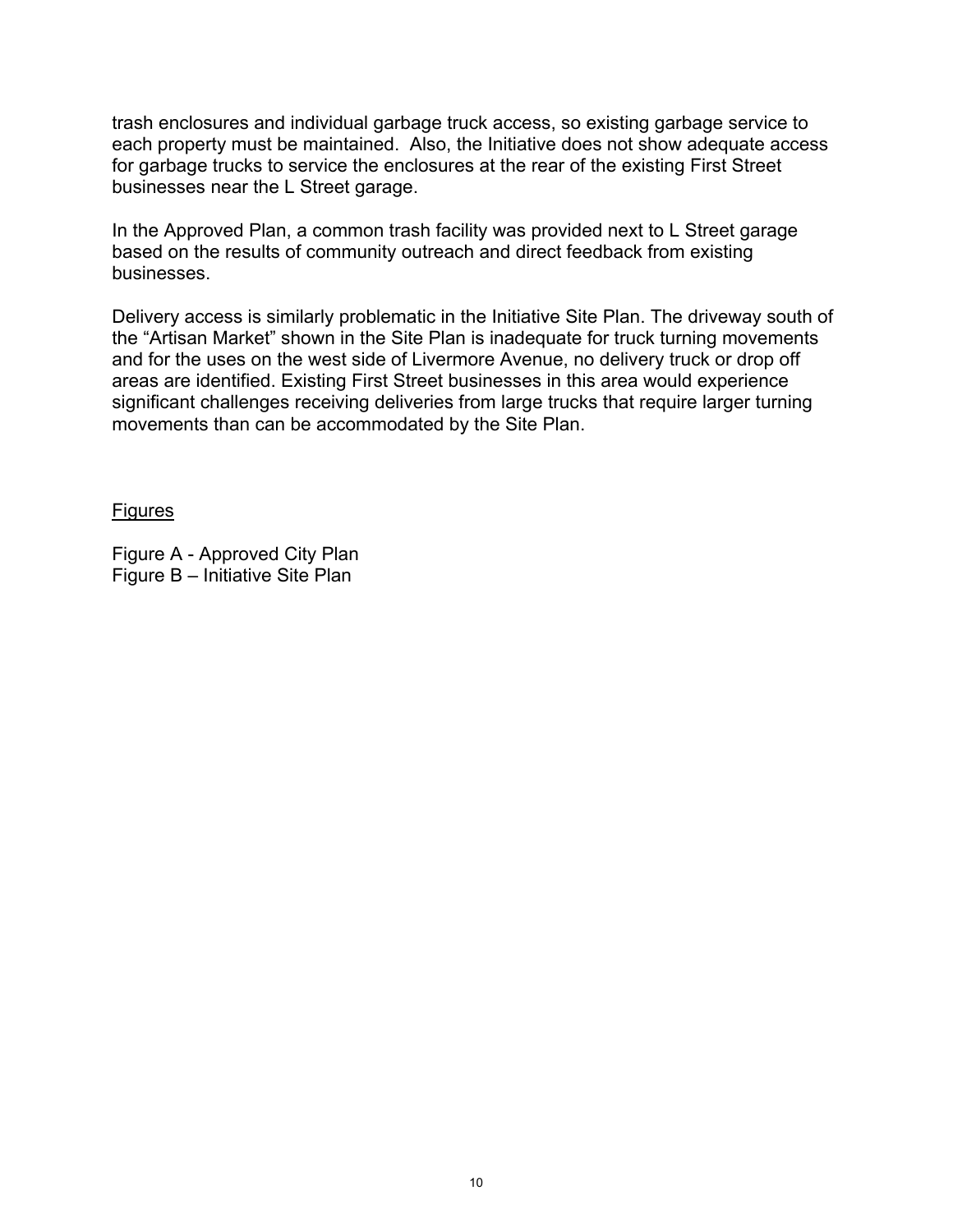

Figure A - Approved City Plan